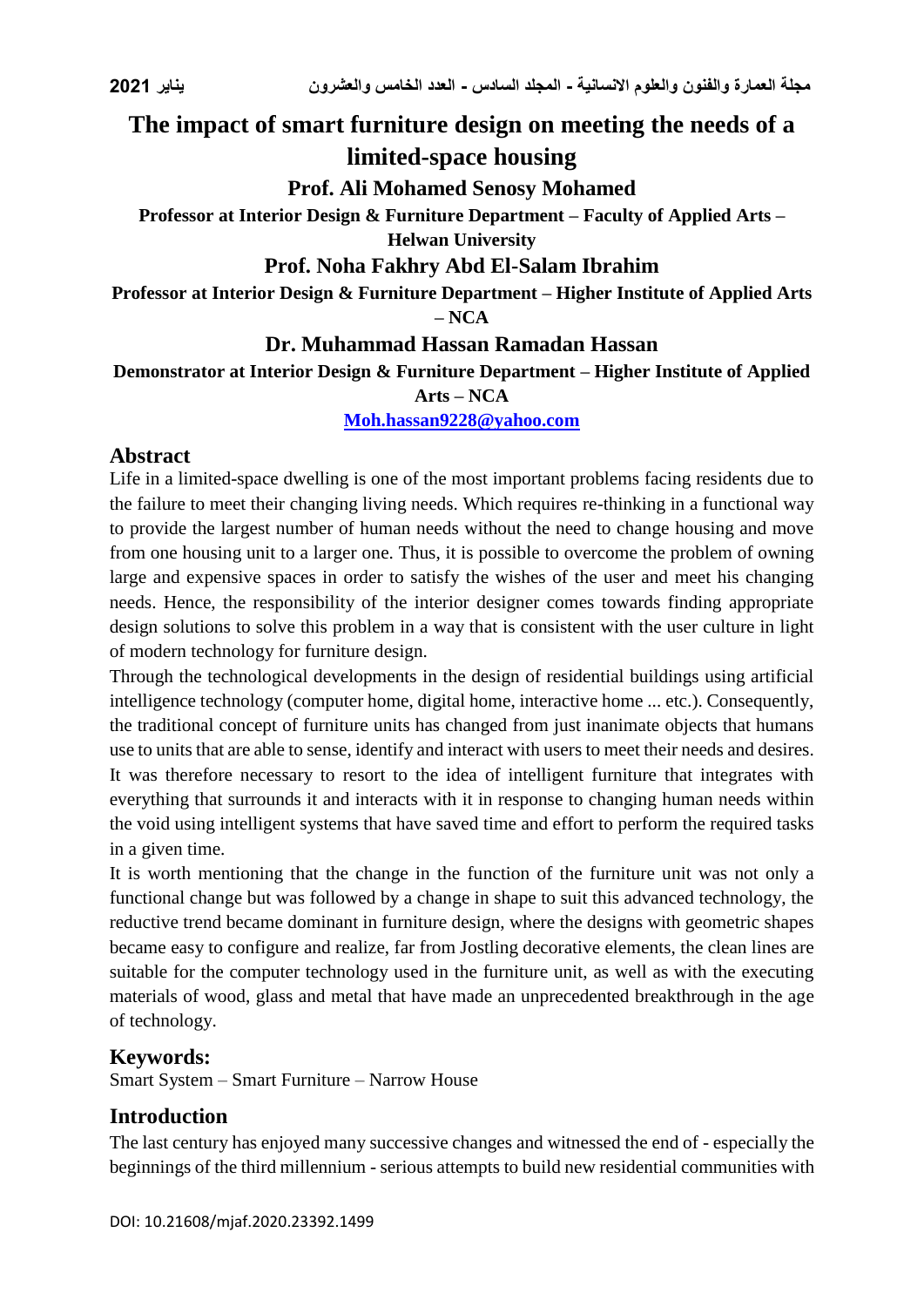small spaces that do not suit the needs and requirements of the residents of these residential communities and do not achieve complete comfort for users This resulted in the failure to optimize the architectural spaces, which negatively affect living within them, and lead users to act in a random manner, which is to modify and switch within the housing unit.

Therefore, the future needs of the family must be taken into account to meet these requirements, and to provide the opportunity to expand or change in the various spaces of housing, such as changing the way they are used by adding new utility pillars or eliminating benefits that are no longer used, which is reflected in the way the contents of the space are used with ease and safety.

Recently, there have been a marked shift in computer use regarding the use of smart homes, resulting in the need for electronic equipment such as microprocessors, sensors, wires, etc. The main goal of using smart systems is to connect and increase the interaction between all electronic elements in the internal space, from computers to all climate and thermal systems. Security and others. The smart system is thus defined as a set of inputs that are prepared and processed in certain ways to reach specific outputs that achieve the objectives sets.

## **Search problem**

The problem of the research lies in the difficulty of meeting all the changing human requirements and needs within the housing units of limited space, and does smart furniture make the most of these spaces and make the most of these spaces and make the best use in accordance with the needs and desires of its residents?

## **The importance of research**

The importance of research is due to the need to keep pace with the technological development of residential furniture design to find radical solutions to the architectural design problems of limited-space housing units.

## **Search goals**

The research aims to:

 Studying human behavior within the dwelling and the role of housing in meeting humanitarian needs.

 Study the classification of smart furniture and the extent to which it affects solving the problems of a limited dwelling.

## **Assignments**

Intelligent furniture design can be accessed to solve an integrated residential space that ensures optimum utilization of all limited spaces.

 Using the latest methods and techniques that help solve limited voids using high quality technical materials.

## **Methodology**

An analytical descriptive approach:

Describes and analyzes models of smart furniture units to reach conclusions and design ideas that work to achieve utilitarian needs as much as possible to develop the reality we live in today.

## **1. Smart home**

It is a technically equipped dwelling, in which it has acquired the ability to think, in order to change its behavior according to the needs of the inhabitant, and to adapt to external conditions',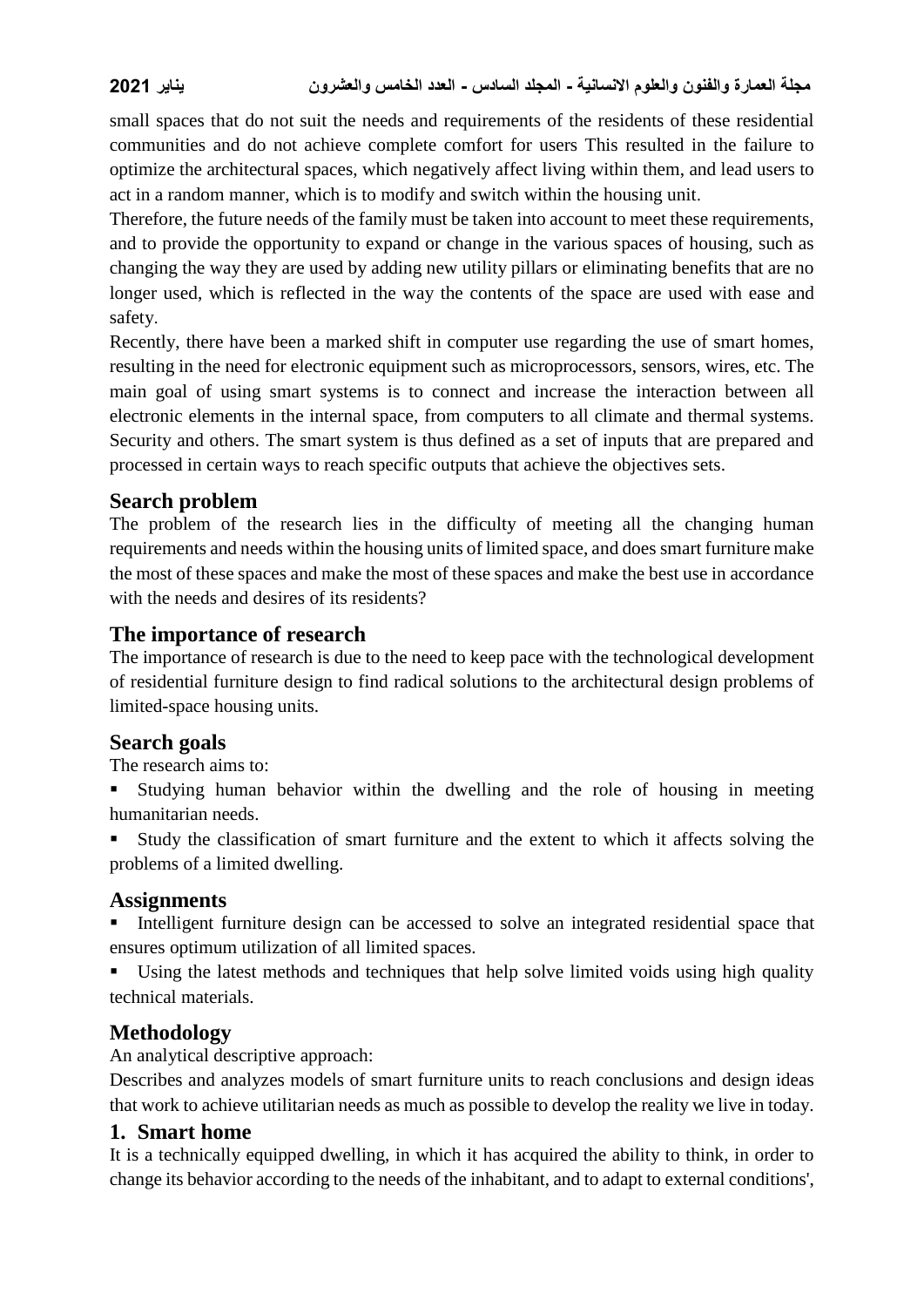i.e., it means the ability to program the house electronically with a range of possible possibilities that enable its various components to adapt acting according to the corresponding circumstances and variables are already known. (4)

The philosophy of interior design for contemporary spaces is based on several points that can be summarized as follows:

a) The adaptability of these spaces to adapt to the variables around them and change the traditional concept of space (the possibility of versatility of a single space) with cost economy, so that the same space can be used for many different activities, and this is done through the possibility of tweaking and movement between Units that make up the space.

b) Using integrated and flexible furniture units that can be developed according to the changing needs of users.  $(2, p. 25)$ 

The intelligent system is based on the presence of a central computer that is similar in functions with the human brain and is connected to an integrated network similar to the human nervous system called the **"Artificial Neural Network"** and extends the branches of that network into the void.

This network consists of a group of **"Sensors"** and **"Actuators"** to become a complementary component of its system, which is responsible for acting and responding in an expected way towards any external variables in a way that ultimately corresponds to the pattern of vital functions, and the human body is the ideal model or the smart system is in the best possible form, and is found in the technical equipment that makes up the interactive systems.  $(10, p. 35)$ 

#### **1.1 Features and characteristics of the smart system (12)**

a) **Instant:** Where you can respond to the catalyst in real time.

b) **The ability to respond multiple:** it responds to more than one environmental situation at the same time.

- c) **Self-action:** where the system can act on its own.
- d) **Steering ability:** The response takes place in the place where the catalyst has been exposed.
- e) **Ability to choose:** The response is done separately and predictable.

## **1.2 Smart System Features: (7, p. 47)**

a) Energy savings with the use of renewable energy alternatives such as sun and wind (sustainability).

- b) Regulate temperatures to reach thermal comfort.
- c) Automatic window control to open and close at day and night sequence slit automatically.
- d) Achieving security through surveillance by cameras.

e) Reduce the size of the spaces inside the dwelling due to the integration and shrinking size of some devices.

f) The development of smart materials daily and the emergence of modern materials interacting with the human and its requirements (smart materials) such as the use of glass that achieves vision from certain angles and prevents it from other angles to contribute to solving the problem of loss of privacy.

## **1.3 Intelligent system defects: (4)**

a) The current high cost relative to the income of the average Egyptian person.

- b) The possibility of sudden breakdowns.
- c) The problem of living in an ocean of electromagnetic and laser waves harmful to humans.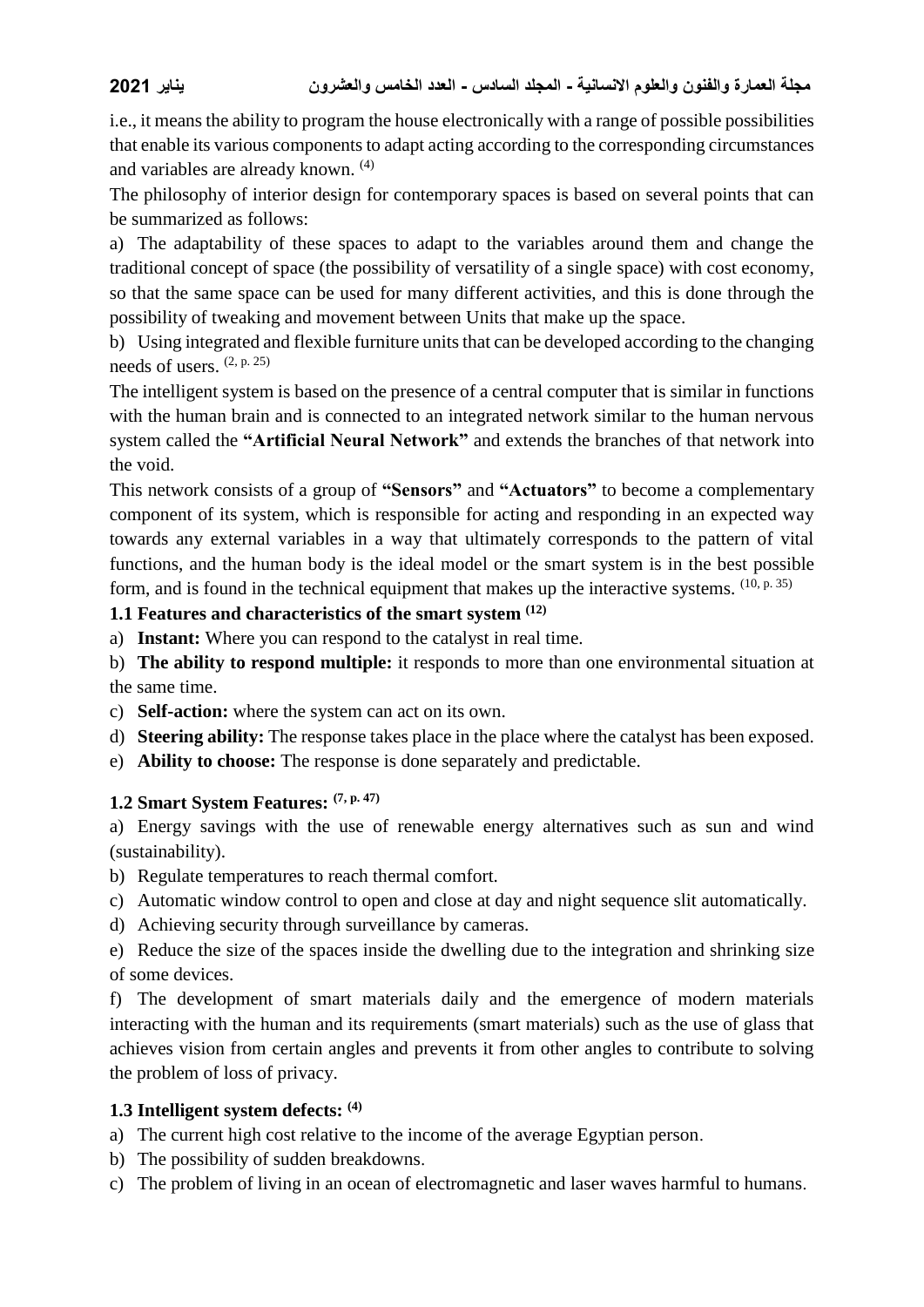d) The idea of integrating different systems calls for many meetings and studies between an integrated team specializing in various systems in addition to the cost of placing these systems in a single BAS system.

e) The cost of converting a traditional building into a smart building capable of accommodating advanced systems, is much higher than the cost of a building designed to be smart.

## **2. Smart furniture**

It is a furniture that responds to the requirements of contemporary life affected by changing social and economic transformations, it works to find more innovative solutions to give a range of functions to the user within the void through the use of modern technological methods.



Shape (1) Showing The Classification Of Smart Furniture (Student Design)

## **2.1 Digital furniture**

It is an undeveloped furniture characterized by intelligent electronic equipment that gave it another dimension in performance that was not expected to be reached, resulting in increased cognitive ability to meet the user's needs  $(7)$ , such as the Smart Multipurpose Sofa O4.

## **Q4 Smart Couch Fittings:**

One of the sofa seats without a back and connecting to the main source of energy.

 The buttons on the sofa are a magnetic hole that allow the connection of different types of devices.

 Armrests are hollow from the inside where music players can be positioned and can be controlled.

It has a projector and a lighting unit mounted on the attached table. <sup>(8, p. 242)</sup>





Figure (1) shows the Q4 uses as a bed for couples and seat as the same time

Figure (2) shows Q4 Smart Couch Fittings

## **2.2 Interactive furniture**

This furniture interacts with humans, it is able to provide practical solutions that are responsive to environmental variables, and interactive furniture is divided into: 'Fixed interactive furniture - mobile interactive furniture'.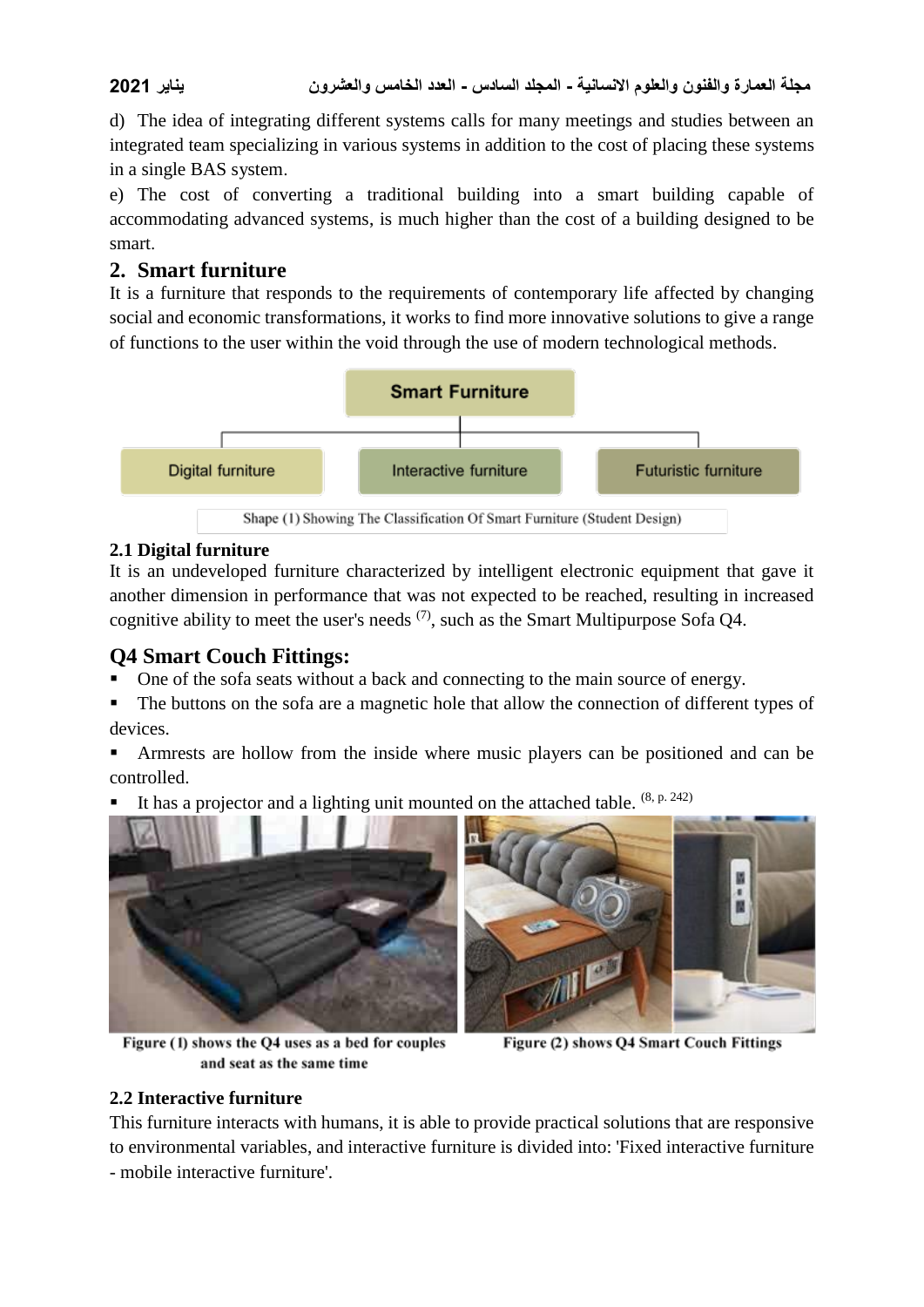#### **a. Fixed Interactive Bed (Somenus) (14)**

It is the most advanced bed in the world, it uses high technology and exquisite design to combine comfort, entertainment and interaction with the modern times of the present era, Figure (3).

#### **Somenus Fittings:**

 A sophisticated unit of moving automatic curtains.

Internet access through Wi-Fi.

 HD video projector, animated movie display that can be pulled down, and DVD playback.

• An audio system connected to 4 speakers and an amplifier, an LED programmed lighting system under the bed, a reading light, with controlling the intensity of the lighting. (5)

**RFID** smart card reader, to identify the holder to download his data, as well



**Figure (3) shows The Somnus-Neu Interactive Bed**

as the ability to play his favorite music, and the ability to wake people to their meetings.  $^{(13)}$ 

 The ability to adjust the position of the mattress and adjust its angles to suit the different conditions of sitting, sleeping, relaxing and others. (8, p. 191)

#### **b. Interactive mobile bed**

It is a smart bed that can turn into a roof in the absence of use, based on a hydraulic system that makes the bed move up and down with poise until it is installed in the desired position, Figure (4).

It is equipped with interactive lighting units that recognize sleeping times and different lighting levels depending on the nature of the activity required in the void,  $(6, p. 143)$ 



**Figure (4) shows bed during use and when it is turned into ceiling**

#### **2.3 Futuristic furniture**

Furniture uses the latest digital technology to improve the quality of the user's functional performance by introducing new standards for the concept of activity, making the user feel more comfortable with better well-being than before.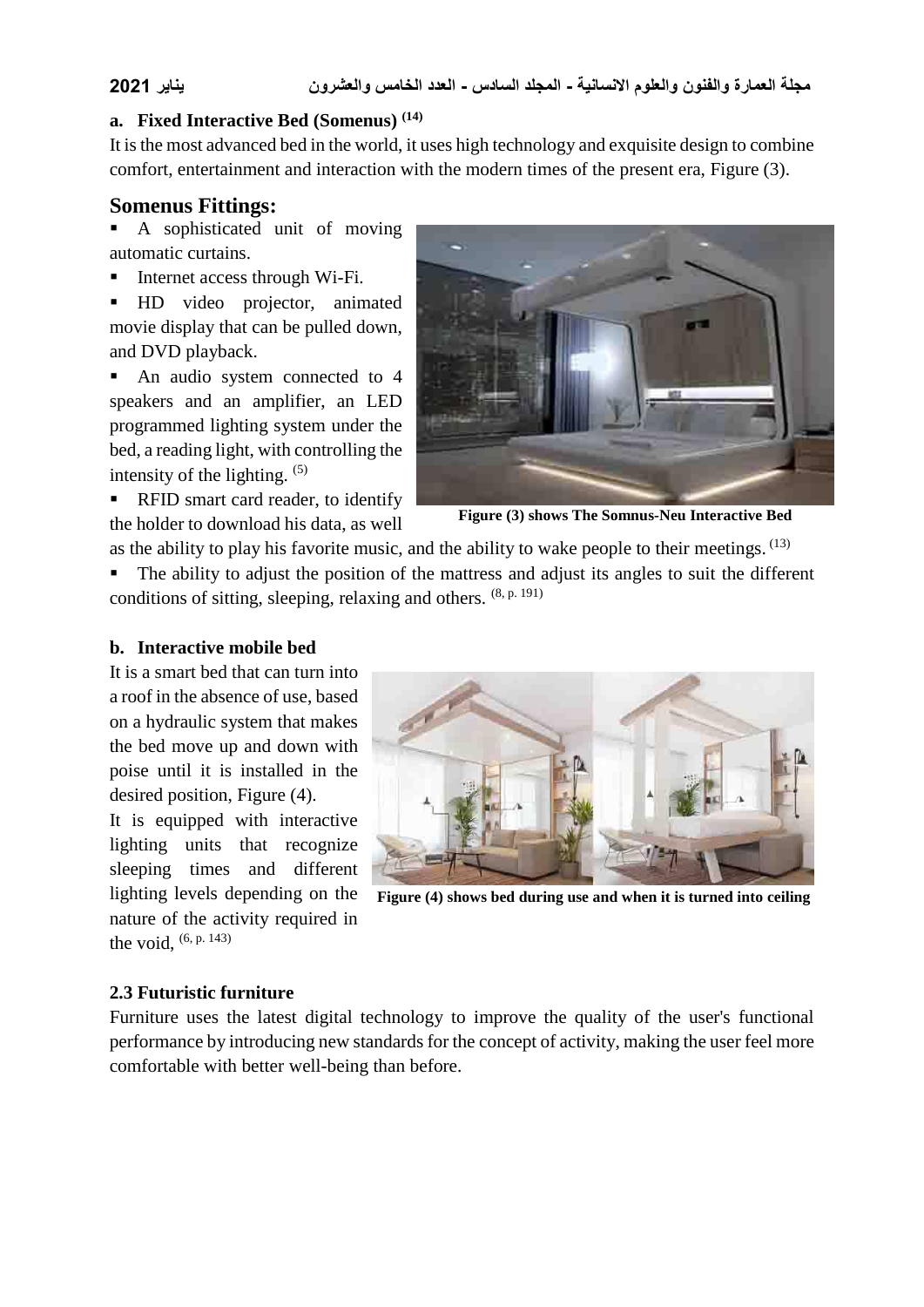#### **a. Future bedroom**

Beta Living  $^{(15)}$ has conceptualized the futuristic bedroom, which includes interactive mirror glass, smart windows, a cabinet that displays its contents through its interactive mirror and a hightech bed with multiple sensors for user comfort, Figure (5).



**Figure (5) shows future bedroom contents**

## **The future bedroom consists of:**

 **An interactive bed** with multiple sensors to adjust the optimal body temperature and raise an emergency alarm. (12)

**Light smart cushions** with special technology that make them light up when the user wakes up.

**An interactive mirror** that displays the contents of the wardrobe, the clothes can be measured using a special gesture technology, and the mirror will choose the appropriate clothing based on weather changes.  $(1, p. 123)$ 

**Smart Windows:** These are TV displays through which you can know the weather and browse social media accounts.

#### **3. Impact of smart furniture on the design of a limited housing**

- **a**) **Area:** 50 m<sup>2</sup>.
- **b) Space type:** Multifunctional space.

#### **c) Description:**

A residential unit with multi-functional furniture to practice more than one different activity at different times or at the same time, Shape (2).

- Master room is integrated with the living space and attached to a terrace.
- Dressing room to change and store clothes.
- Kitchen is integrated with Dinning space.
- Bathroom.



Shape (2) shows the Plan of an apartment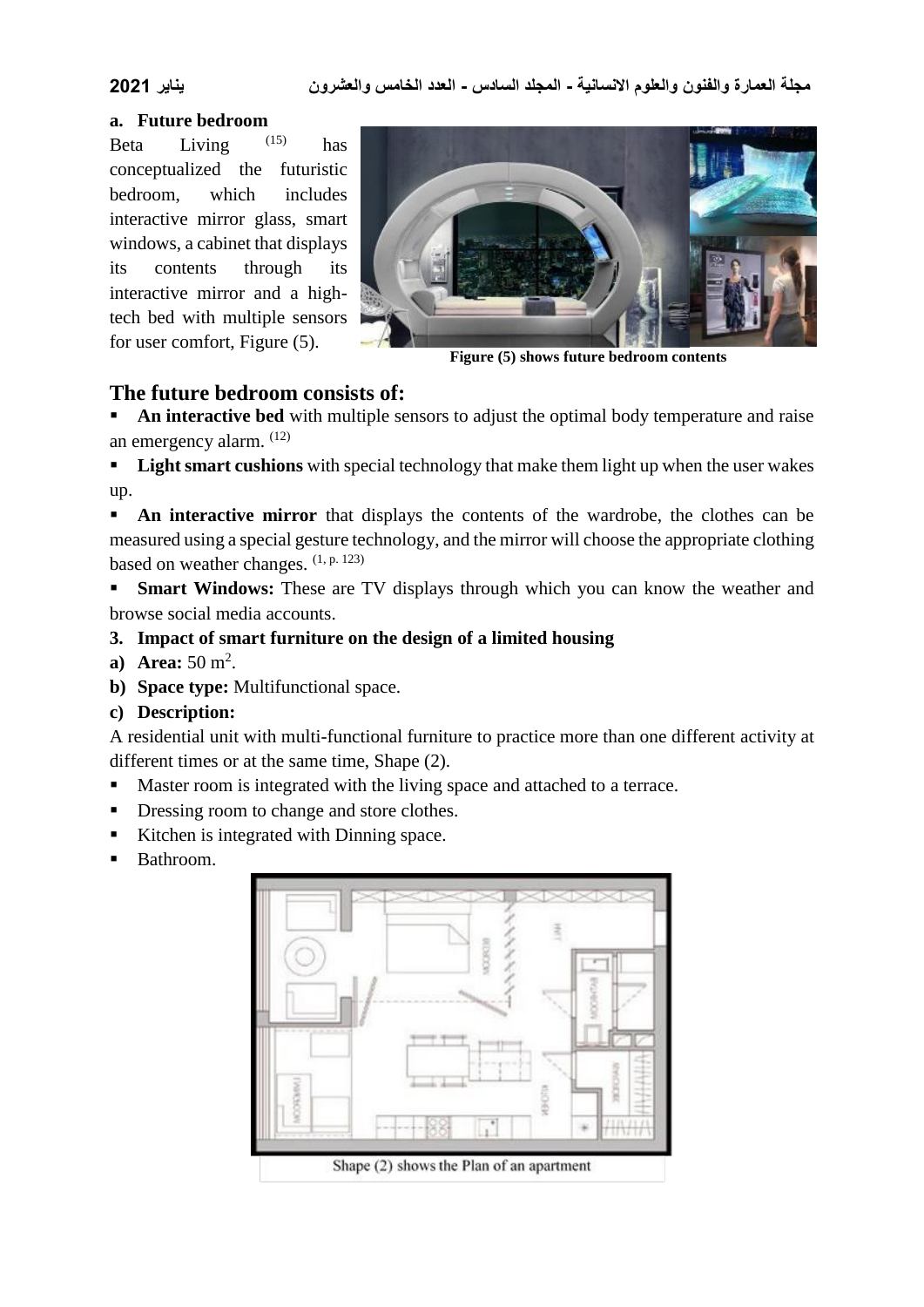#### **d) Concept:**

1) Glass partition equipped with modern techniques containing sensors and mechanical triggers to separate spaces, where sleeping space is hidden during the day, so that the remaining space becomes a seat for sitting, and at night the bed is used as a place to sleep to perform two different activities at different times. (16)

2) Using digital technology in the wall library shelves in the living space to get the latest news with the "RSS" feature.



**Figure (6) shows Glass movable partitions which changes its transparency according to the user's needs**

**Figure (7) shows Bed has been transformed into a living space and the wall is used as a library for storing books**

3) Using chromo electric glass technology, which changes its transparency according to the user's needs within the space, as in the form of (6).

4) Using smoke detection cells and early warning units to achieve security and safety.

5) Using the back wall of the seating area as a library for storing books with direct lighting units for the user's optical comfort, figure (7).

6) Providing a mid-kitchen unit to increase storage capacity, as well as using its surface for fast food for couples.

7) Providing a dining table attached to the kitchen unit for four persons.

- 8) Using the space for performing more activities at the same time, Figure (8).
- Using sliding glass partitions to separate activities (sleep and food) in the same space.
- Using revolving wooden partitions to separate sleeping space or living area from the entrance area.
- Design a hidden dressing zone by using doors painted in the same color as the walls.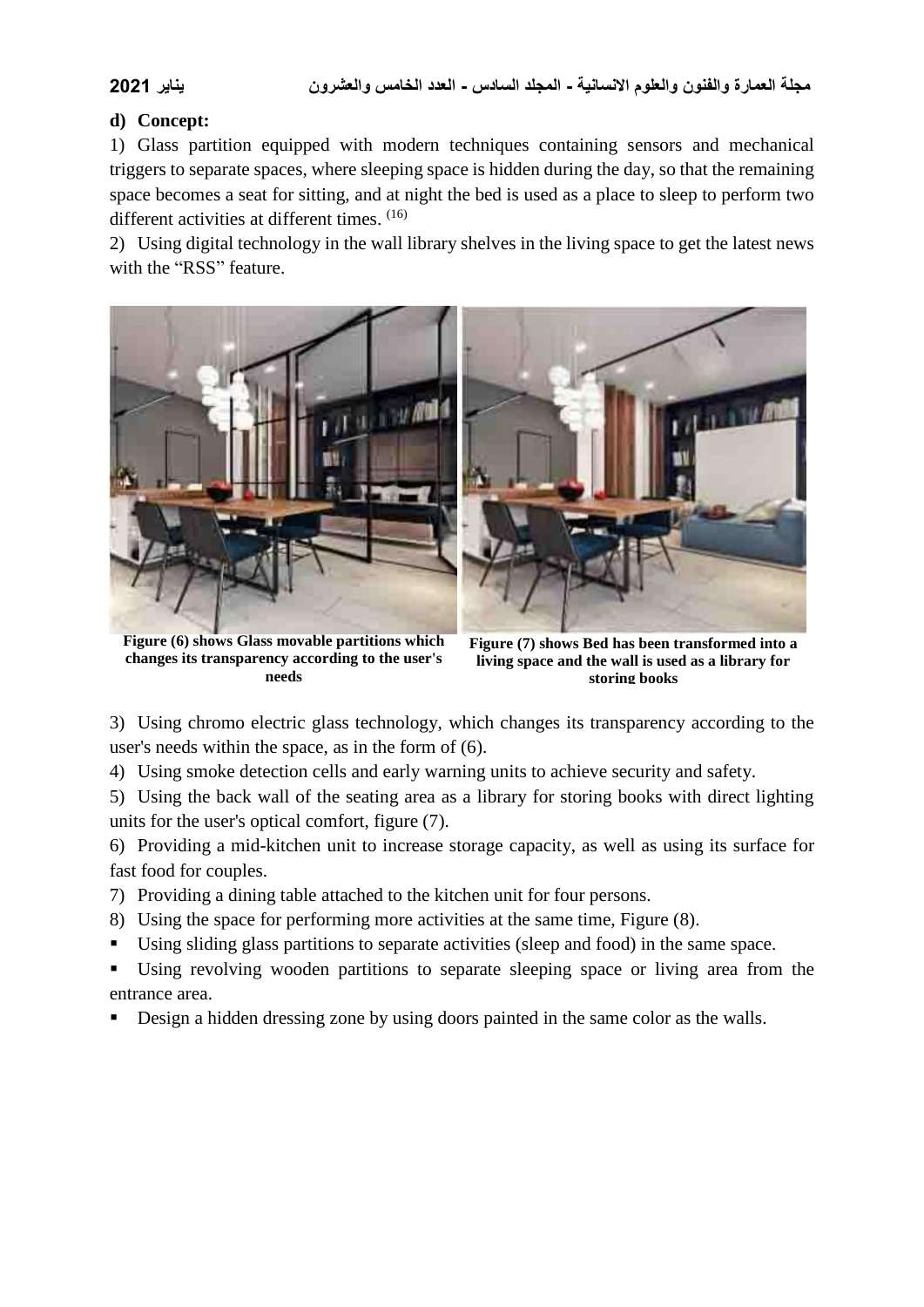Increasing wall storage units by utilization, the wall of the entrance area behind the main door of the residential unit.



**Figure (8) shows the integration of food space with the kitchen in one space using deletable and addable volumes**

## **Results**

1) Small spaces can be acquired that meet life requirements and provide all kinds of well-being to the user through smart home technology.

2) The components of the dwelling are determined by the activities carried out within the residence to ensure the user's comfort, privacy and security.

3) Study all basic and changing human needs to reach good design solutions that achieve efficient utilization performance.

4) Technology has greatly influenced architectural intellect and has changed the concept of internal space, which has become adaptable to many activities.

5) Smart buildings are more expensive than traditional buildings, but this extra cost also increases the project's expected return due to the building's high value.

6) Using smart home technology saves energy by using advanced control systems that allow the user to manage costs during the day.

7) Intelligent design aims to monitor the actions and desires of users so that they can form automated reactions to achieve those desires easily and, saving time and effort.

8) Smart furniture contains special electronic equipment from mechanical sensors and triggers that deliver innovative uses that were previously unknown, giving creative aesthetic value to these elements.

9) The use of built-in multi-functional furniture is one of the most important elements that helps users meet their future needs and satisfy their desires on a permanent basis.

## **Recommendations**

1) The need to use digital technology and artificial intelligence in interior design and furniture for limited-space housing, which solves all the problems that the residents of these houses may face.

2) Attention to the study of all the limited areas as it is one of the biggest problems facing Egyptian society at the moment.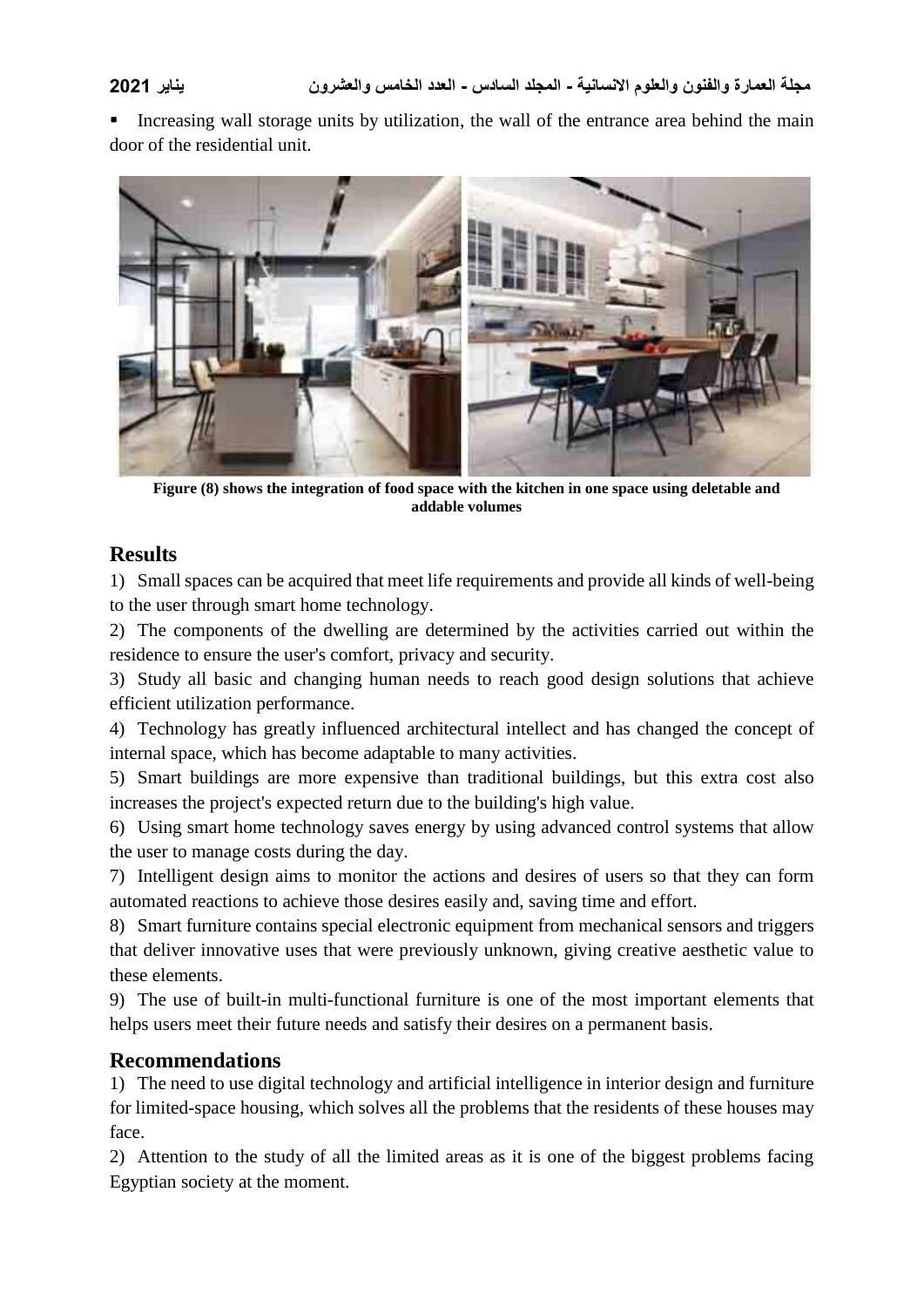3) The economic aspect of smart technology and the need to reach scientific solutions should be studied to reduce the cost of its establishment in a short time.

4) The furniture designer should be familiar with modern technology as it is an important design tool that helps solve many of the design and operational problems that both the designer and the user may face.

5) The importance of spreading culture and technological awareness in our Egyptian society to learn how to use it and develop it through scientific research and experiments to become an environmentally compatible technology and carry our Egyptian identity.

6) The need to reduce the acquisition of large-scale housing, which is a burden on the user on the one hand and the state on the other, as these expensive spaces drain opportunities for land use, thereby increasing the chances of competition between buyers, thereby increasing the price of those lands.

## **References**

1. Abu Sukaina, Nadia Hassan and others - Home furnishing and decoration - Arab House of Thought  $-2012$ .

2. El-Helou, Mohamed Abdel-Hamid - Technical specifications for materials, vehicles, and smart systems and their applications in the field of industrial design - Research publication - Journal of Science and Arts - Volume 18 - Fourth Issue - October 2006.

3. Ezz El-Din, Wissam Mamdouh - Interactive furniture between the digital revolution and the requirements of the times - Master Thesis - Faculty of Applied Arts - Helwan University – 2015. 4. Fathallah, Nermin Saad - The complementarity of the contemporary residential space design system: an analytical and applied study of housing models in Egypt - PhD thesis - Faculty of

Fine Arts - Alexandria University – 2011.

5. Grier Govorko: "Somnus Neu-Most Technically Advanced Bed in the World" – Yoo-Pod Ltd. – New Zealand – 23 October – 2009.

6. Hassan, Nubi Muhammad - Smart Homes - Research publication - Scientific Publishing and Printing Press - 2011

7. Kamel, Ahmed Samir - The concept of flexibility in interior design through the creative thinking system - PhD thesis - Faculty of Applied Arts - Helwan University – 2009.

8. Mohamed, Mahmoud Sayed - Advanced Technology of Mobile Systems and their Applications in Designing Flexible Interior Spaces - Master Thesis - Faculty of Applied Arts - Helwan University – 2017.

9. Samir, Ola Mohamed - smart architecture and its impact on interior and exterior design - PhD thesis - Faculty of Applied Arts - Helwan University – 2006.

10. Samir, Ola Muhammad - Examination of the Existence of Computers in Furniture Design - Publication Research - First International Conference of Applied Arts – 2008.

11. Serag El-Din, Salma Badr El-Din - Analysis and evaluation of housing for low-income groups in Egypt: setting priorities for population needs according to the classification of population groups - PhD thesis - Faculty of Engineering - Cairo University – 1992.

12. Serag El-Din, Salma Badr El-Din - Analysis and evaluation of housing for low-income groups in Egypt: setting priorities for population needs according to the classification of population groups - PhD thesis - Faculty of Engineering - Cairo University – 1992.